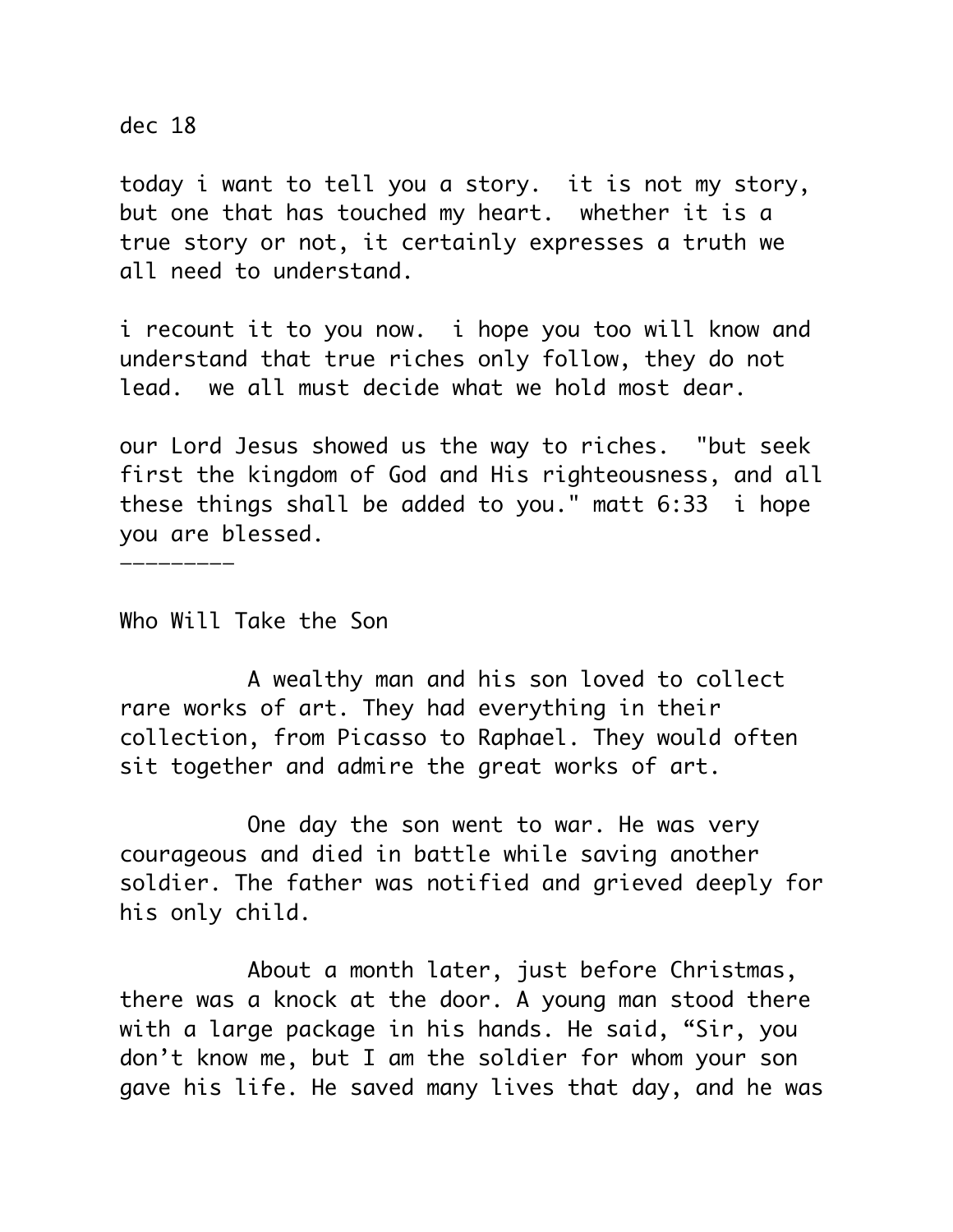carrying me to safety when a bullet struck him in the heart and he died instantly. He often talked about you and your love of art." The young man held out his package. "I know this isn't much. I'm not a great artist, but I think your son would have wanted you to have this."

 The father opened the package. It was a portrait of his son, painted by the young man. The father stared in awe at the way the soldier had captured the personality of his son in the painting. The father was so drawn to the eyes that his own eyes welled up with tears. He thanked the young man and offered to pay him for the pictures. "Oh, no, sir. I could never repay what your son did for me. It is a gift."

 The father hung the portrait over his mantle. Every time visitors came to his home, he took them to see the portrait of his son before he showed them any of the other great works he had collected.

 The man died a few months later. There was to be a great auction of his paintings. Many influential people gathered, excited over seeing the great paintings and having an opportunity to purchase one for their collection. On the platform sat the painting of the man's son. The auctioneer pounded the gavel. "We will start the bidding with this picture of the son. Who will bid for this picture?" There was silence. Then a voice in the back of the room shouted, "We want to see the famous paintings. Skip that one." But the auctioneer persisted. "Will someone bid for this painting? Who will start the bidding? \$100. \$200?"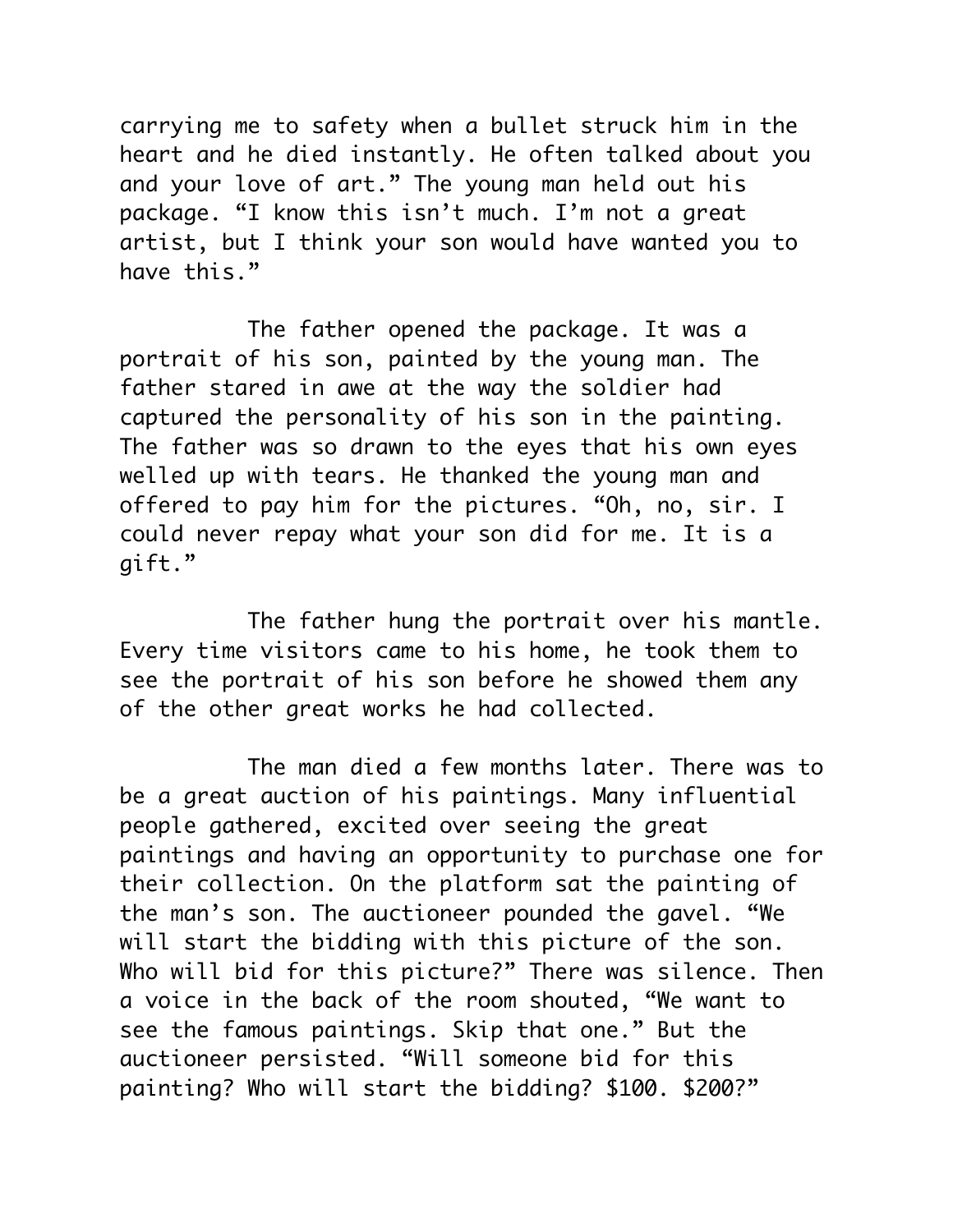Another voice shouted angrily. "We didn't come to see this painting. We came to see the Van Goughs, the Rembrandts. Get on with the real bids." But still the auctioneer continued. "The son! Who will take the son?"

 Finally, a voice came from the back of the room. It was the longtime gardener of the man and his son. "I'll give \$10 for the painting." Being a poor man, it was all he could afford. "We have \$10, who will bid \$20?"

 "Give it to him for \$10! Let's see the masters." But the auctioneer continued. "\$10 is the bid, won't someone bid \$20?" The crowd was becoming angry. They didn't want the picture of the son. They wanted the more "worthy" investments for their collections. The auctioneer pounded the gavel. "Going once, twice, SOLD for \$10!"

 A man sitting on the second row shouted, "Now let's get on with the collection!" But the auctioneer laid down his gavel. "I'm sorry, the auction is over."

"What about the paintings?"

 "I am sorry. When I was called to conduct the auction, I was told of a secret stipulation in the will. I was not allowed to reveal that stipulation until this time. Only the painting of the son would be auctioned. Whoever bought that painting would inherit the entire estate, including the paintings. The man who took the son gets everything."